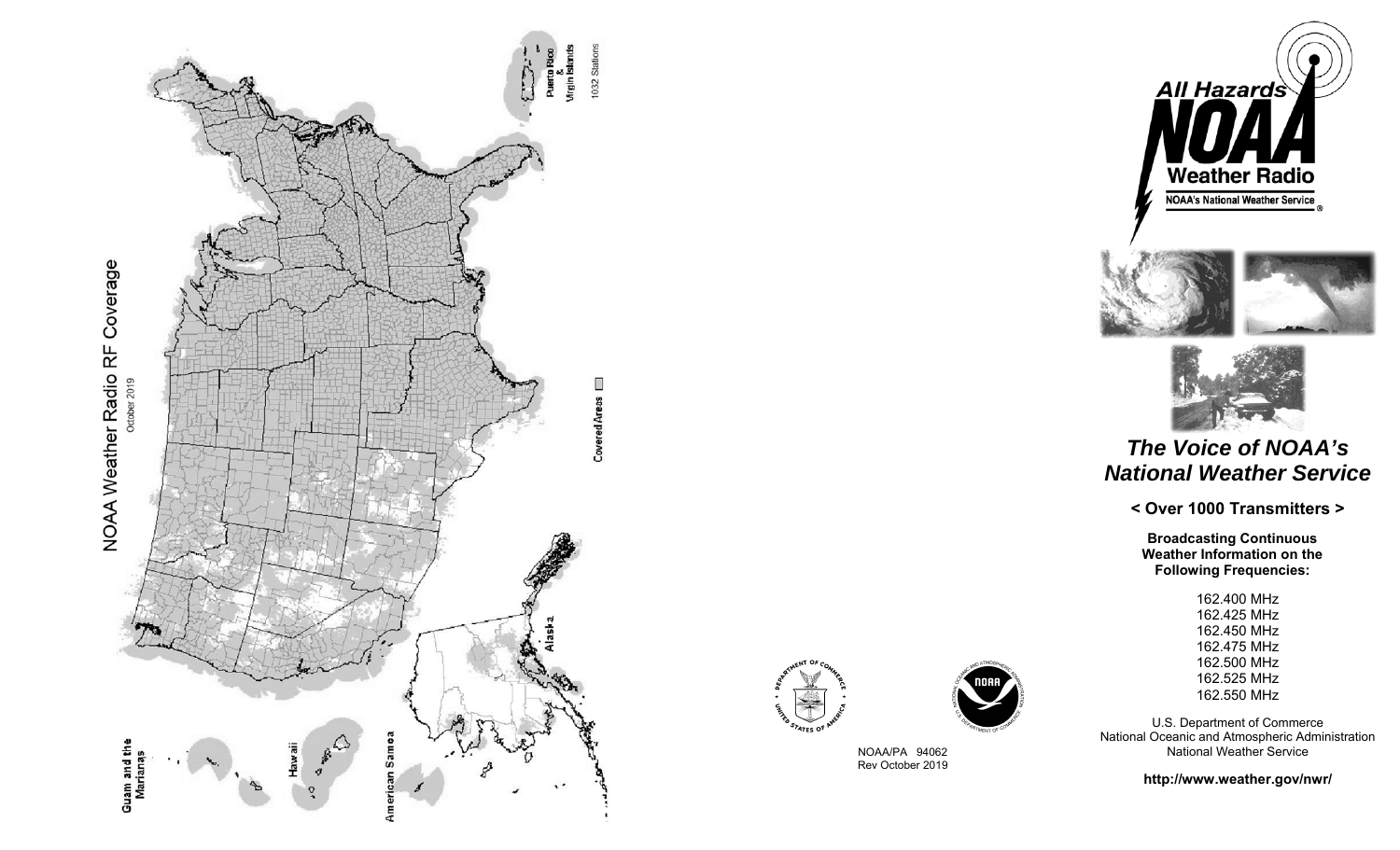## **NOAA WEATHER RADIO The Voice of NOAA's National Weather Service http://www.weather.gov/nwr**

NOAA Weather Radio is a service of the National Oceanic and Atmospheric Administration (NOAA) of the U.S. Department of Commerce. As the "voice of the National Weather Service," it provides continuous broadcasts (24 hours a day) of the latest weather information from local National Weather Service offices. Weather messages are repeated every 4 to 6 minutes and are routinely updated every 1 to 6 hours or more frequently in rapidly changing local weather or if a nearby natural hazardous or manmade condition exists.



The regular broadcasts are specifically tailored to weather information needs of the people within the service area of the transmitter. For example, in addition to general weather information, stations in coastal areas provide information of interest to mariners. Other specialized information, such as hydrological forecasts and other climate data may be broadcast.

During severe weather, National Weather Service

forecasters can interrupt the routine weather broadcasts and insert special warning messages concerning imminent threats to life and property. The forecaster can also add special signals to warnings that trigger "alerting" features of specially equipped receivers. In the simplest case, this signal activates audible or visual alarms, indicating that an emergency condition exists within the broadcast areas of the station being monitored, and alerts the listener to turn up the volume and stay tuned for more information. More sophisticated receivers are automatically turned on and set to an audible volume when an alert is received.

In the most sophisticated alerting system, NOAA Weather Radio Specific Area Message Encoding (SAME), digital coding is employed to activate only those special receivers programmed for specific emergency conditions in specific area, typically a county. SAME can activate specially equipped radio and cable television receivers and provide a short text message that identifies the location and type of emergency. SAME is the primary activator for the FCC Emergency Alert System (EAS).

To program NWR SAME receivers with the proper county(s) and marine area(s) of choice, you need to know the 6-digit SAME code number(s) for that county(s). Once you have your code number(s), follow the manufacturer's directions for programming your NWR SAME receiver. You can obtain your SAME code numbers by dialing:

## **888-NWR-SAME (888-697-7263)** – Voice &TTY/TTD Accessible

Under a January 1975 White House policy statement, NOAA Weather Radio was designated the sole Government-operated radio system to provide direct warning into private homes for both

| PUERTO RICO                        | Bay City162.425                     |  |
|------------------------------------|-------------------------------------|--|
| Maricao 162.550                    | Beaumont162.475                     |  |
| San Juan 162.400                   | Big Spring 162.475                  |  |
|                                    | Borger  162.400                     |  |
| RHODE ISLAND                       | Brownsville 162.550                 |  |
| Providence 162.400                 | Bryan 162.550                       |  |
|                                    | Burkeville 162.425                  |  |
| <b>SOUTH CAROLINA</b>              | Carrizo Springs 162.550             |  |
| Aiken 162.450                      | Center 162.525                      |  |
| Aynor162.400                       | Childress  162.525                  |  |
| Barnwell 162.500                   | Cisco 162.500                       |  |
| Beaufort162.450                    | Coleman162.475                      |  |
| Charleston162.550                  | Corpus Christi  162.550             |  |
| Cheraw162.450                      | Corsicana 162.525                   |  |
| Columbia162.400                    | Cumby 162.500                       |  |
| Cross162.475                       | Dallas  162.400                     |  |
| Florence 162.550                   | Del Rio 162.400                     |  |
| Georgetown162.500                  | D'Hanis162.525                      |  |
| Greenville  162.550                | Dickens  162.500                    |  |
| Jasper County 162.400              | Dilley  162.500                     |  |
| Kirksey 162.425                    | El Paso 162.475                     |  |
| Orangeburg  162.525                | El Paso Spanish 162.550             |  |
| Rock Hill162.425                   | Fort Worth  162.550                 |  |
| Sumter162.425                      | Galveston  162.550                  |  |
|                                    |                                     |  |
| <b>SOUTH DAKOTA</b>                | Gilmer  162.425                     |  |
|                                    | Gonzales 162.525                    |  |
| Aberdeen162.475                    | Guadalupe Mt Nat'l. Park162.525     |  |
| Arlington 162.525                  | Junction162.475                     |  |
| Faith 162.475                      | Kerrville  162.450                  |  |
| Firesteel 162.425                  | La Grange 162.500                   |  |
| Hot Springs 162.425                | Laredo162.550                       |  |
| Lead162.525                        | Llano 162.425                       |  |
| Lowry162.500                       | Lubbock 162.400                     |  |
| Mitchell162.450                    | Lufkin  162.550                     |  |
| Philip 162.450                     | Marietta  162.525                   |  |
| Pickstown 162.425                  | Miami 162.450                       |  |
| Pierre162.400                      | Midland/Odessa  162.400             |  |
| Porcupine162.500                   | Milano 162.525                      |  |
| Rapid City162.550                  | Mineral Wells162.525                |  |
| Reliance 162.525                   | Muenster  162.425                   |  |
| Sioux Falls162.400                 | New Taiton  162.450                 |  |
| South Shore 162.425                | Onalaska 162.500                    |  |
| Wessington 162.550                 | Ozona 162.500                       |  |
| White River162.550                 | Palestine  162.450                  |  |
|                                    | Paris162.550                        |  |
| TENNESSEE                          | Pecos 162.450                       |  |
| Bristol  162.550                   | Perryton162.475                     |  |
| Centerville 162.450                | Pharr162.400                        |  |
| Chattanooga162.550                 | Pharr Spanish 162.475               |  |
| Clarksville162.500                 | Plainview162.450                    |  |
| Clifton162.500                     | Port O'Connor  162.475              |  |
| Cookeville162.400                  | Richland Springs  162.525           |  |
| Dyersburg162.500                   | Richmond162.475                     |  |
| Hickman 162.500                    | Rio Grande City 162.425             |  |
|                                    |                                     |  |
| Jackson 162.550                    | Riviera  162.525                    |  |
| Knoxville162.475                   | San Angelo162.550                   |  |
| La Follette 162.450                | San Antonio 162.550                 |  |
| Lafayette 162.525                  | Santa Maria Spanish  162.450        |  |
| Lawrenceburg162.425                | Seguin162.475                       |  |
| Lobelville 162.525                 | Seminole  162.425                   |  |
| Memphis162.475                     | Sherman162.475                      |  |
| Nashville162.550                   | Stephenville 162.450                |  |
| Shelbyville 162.475                | Summerfield162.500                  |  |
| Spencer162.450                     | Sweetwater  162.425                 |  |
| Vale162.450                        | Texarkana  162.550                  |  |
| Waverly 162.400                    | Three Rivers162.450                 |  |
| Winchester 162.525                 | Throckmorton  162.425               |  |
|                                    | Tomball  162.400                    |  |
| <b>TEXAS</b>                       | Tyler162.475                        |  |
| Abilene 162.400                    | Uvalde 162.425                      |  |
| Alpine 162.550                     |                                     |  |
|                                    | Victoria  162.400                   |  |
| Amarillo 162.550<br>Austin 162.400 | Waco162.475<br>Wichita Falls162.475 |  |

 $.162.425$  $.162.475$ 

|                                              | Beckley  162.550                   |  |
|----------------------------------------------|------------------------------------|--|
| UTAH                                         | Charleston 162.400                 |  |
| Bear Lake 162.500                            | Clarksburg 162.550                 |  |
| Castle Dale  162.500                         | Garfield  162.500                  |  |
| Coalville/ Park City  162.475                | Gilbert  162.475                   |  |
| Escalante  162.425                           | Greggs Knob 162.500                |  |
| Lake Powell 162.550                          | Hinton  162.425                    |  |
| Logan 162.400                                | Monterville 162.525                |  |
| Manti 162.425                                | Moorefield  162.400                |  |
| Milford/Cedar City  162.400                  | Morgantown  162.475                |  |
| Moab 162.475                                 | Sutton  162.450                    |  |
| Monticello 162.450                           | WISCONSIN                          |  |
| Salt Lake City 162.550<br>St. George 162.475 | Ashland 162.525                    |  |
| Tabiona 162.550                              | Baraboo  162.450                   |  |
| Tooele (South Mountain) 162.450              | Black River Falls  162.500         |  |
| Tooele (Vernon Hills)  162.525               | Coloma  162.400                    |  |
| Vernal  162.400                              | Crandon  162.450                   |  |
| Wendover 162.475                             | Dubuque  162.400                   |  |
|                                              | Fond Du Lac  162.500               |  |
| VERMONT                                      | Green Bay 162.550                  |  |
| Burlington 162.400                           | Gresham 162.500                    |  |
| Castleton 162.500                            | Janesville  162.425                |  |
| St. Johnsbury  162.425                       | Ladysmith  162.550                 |  |
| Windsor 162.475                              | Madison  162.550                   |  |
|                                              | Menomonie  162.400                 |  |
| <b>VIRGIN ISLANDS</b>                        | Milwaukee 162.400                  |  |
| St. Croix  162.500                           | New London 162.525                 |  |
|                                              | Park Falls 162.500                 |  |
| <b>VIRGINIA</b>                              | Prairie Du Chien 162.500           |  |
| Accomack  162.525                            | Racine 162.450                     |  |
| Covesville 162.450                           | Rhinelander 162.400                |  |
| Fredericksburg  162.425                      | Richland Center  162.475           |  |
| Heathsville  162.400                         | Sheboygan 162.525                  |  |
| Lynchburg  162.550                           | Sister Bay  162.425                |  |
| Manassas 162.550                             | Spooner  162.475                   |  |
| Norfolk  162.550                             | Tomah 162.525                      |  |
| Richlands  162.425                           | Wausau 162.475                     |  |
| Richmond 162.475                             | Wausaukee  162.400                 |  |
| Roanoke 162.475                              | Winona 162.425                     |  |
| Sand Mtn 162.450                             | Withee 162.425                     |  |
| South Boston  162.525                        |                                    |  |
|                                              | <b>WYOMING</b>                     |  |
| WASHINGTON                                   | Afton  162.475                     |  |
| Astoria 162.400                              | Casper  162.400                    |  |
| Capitol Peak 162.475<br>Cle Elum  162.400    | Cheyenne  162.550<br>Cody  162.400 |  |
| Davis Peak 162.525                           | Dubois 162.450                     |  |
| Dayton  162.525                              | Elk Plaza  162.425                 |  |
| Forks 162.425                                | Evanston 162.450                   |  |
| H Street - Blaine Area  162.525              | Gillette 162.500                   |  |
| Neah Bay  162.550                            | Glendo  162.450                    |  |
| Okanogan  162.525                            | Grant Village  162.450             |  |
| Plymouth 162.425                             | Jackson 162.525                    |  |
| Puget Sound Marine  162.425                  | Kaycee 162.550                     |  |
| Randle  162.425                              | Kemmerer  162.525                  |  |
| Richland 162.450                             | Lander 162.475                     |  |
| Seattle 162.550                              | Newcastle  162.475                 |  |
| Spokane 162.400                              | Pinedale 162.500                   |  |
| Wenatchee 162.475                            | Rawlins  162.425                   |  |
| Yakima 162.550                               | Rock Springs 162.550               |  |
|                                              | Sheridan  162.475                  |  |
| <b>WEST VIRGINIA</b>                         | Thermopolis  162.500               |  |
| Backbone Mountain  162.450                   | Worland  162.525                   |  |
|                                              |                                    |  |

The National Weather Service requests your assistance in reporting any outages of NOAA Weather Broadcast Stations.

Please use our Toll Free Number **(888) 697-7263** or send an Email to **nwroutage@noaa.gov** to report the outage.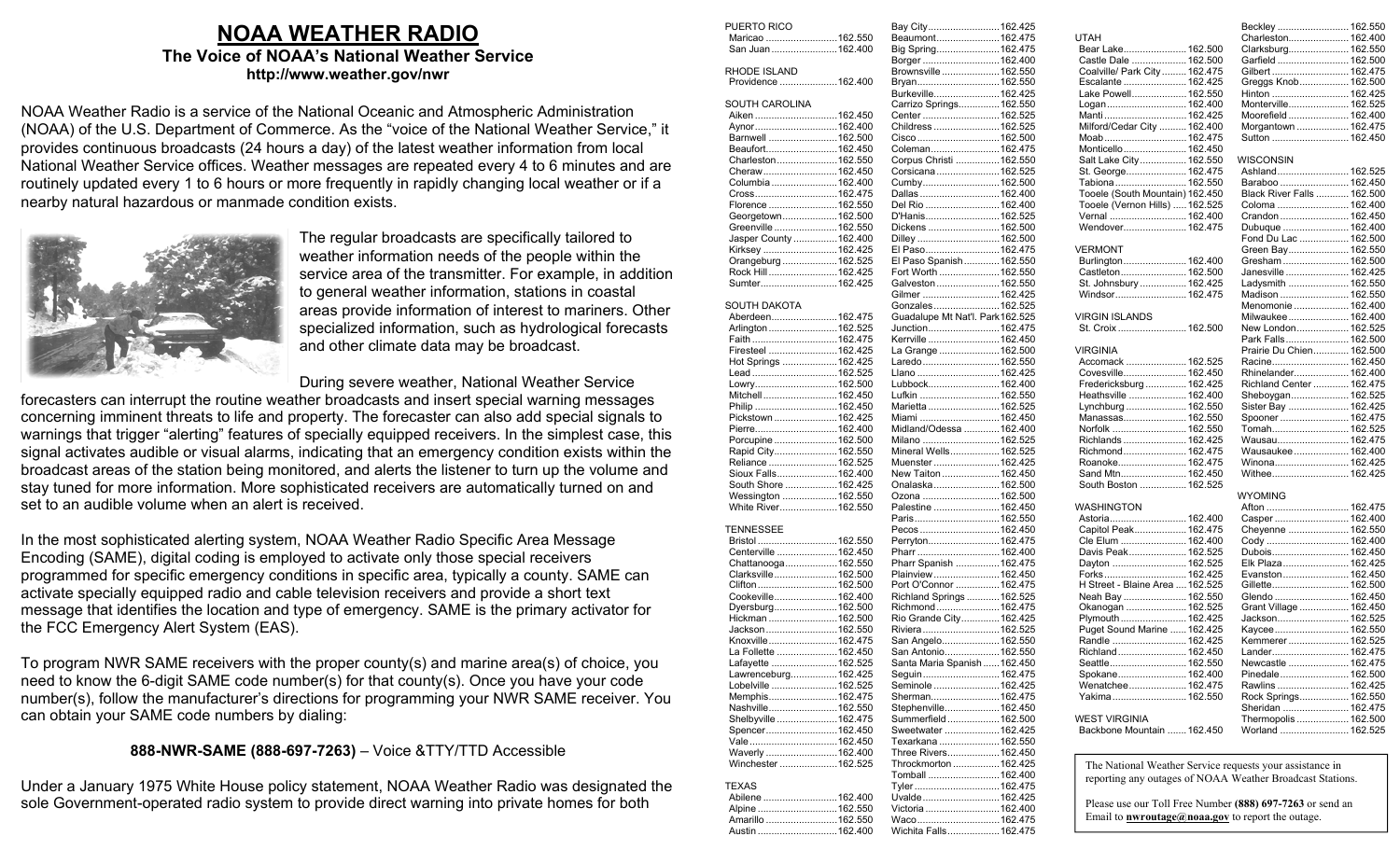|                                     | Norfolk  162.550                                | Norwich  162.525                   |  |
|-------------------------------------|-------------------------------------------------|------------------------------------|--|
| Columbia 162.400                    | North Platte 162.550                            | Riverhead  162.475                 |  |
| Crocker 162.500                     | Omaha 162.400                                   | Rochester 162.400                  |  |
| Doniphan  162.450                   |                                                 | Spencerport 162.525                |  |
|                                     |                                                 |                                    |  |
| El Dorado Springs 162.475           | Oshkosh  162.525                                | Stamford 162.400                   |  |
| Eldon  162.550                      | Scottsbluff 162.475                             | Syracuse 162.550                   |  |
| Fordland 162.400                    | Shubert 162.500                                 | Walton  162.425                    |  |
| Fredericktown  162.500              |                                                 | Watertown  162.475                 |  |
| Gainesville  162.425                | Superior  162.525                               | White Hill  162.525                |  |
|                                     |                                                 |                                    |  |
| Hannibal 162.475                    | Trenton  162.500                                |                                    |  |
| Hermitage  162.450                  | Valentine 162.450                               | NORTH CAROLINA                     |  |
| Jamestown 162.425                   | Yankton  162.500                                | Asheville  162.400                 |  |
| Joplin  162.550                     |                                                 | Buck Mountain 162.500              |  |
| Kansas City 162.550                 | NEVADA                                          | Cape Hatteras  162.475             |  |
|                                     |                                                 |                                    |  |
| La Plata 162.525                    | Battle Mtn 162.425                              | Chapel Hill  162.550               |  |
| Lancaster 162.550                   | Bullhead City 162.500                           | Charlotte  162.475                 |  |
| Maryville 162.425                   | Elko 162.550                                    | Ellerbe  162.400                   |  |
|                                     |                                                 | Garner  162.450                    |  |
| Neosho  162.450                     | Eureka  162.550                                 | Henderson 162.500                  |  |
|                                     |                                                 | Linville  162.450                  |  |
| Piedmont 162.425                    | Fernley 162.450                                 |                                    |  |
| St. Louis 162.550                   | Hawthorne  162.475                              | Mamie 162.425                      |  |
| Summersville  162.475               |                                                 | Margarettsville  162.450           |  |
| Trenton  162.500                    | Las Vegas 162.550                               | Mooresville  162.525               |  |
| Wardell 162.525                     | Owyhee  162.450                                 | Mount Jefferson 162.500            |  |
|                                     |                                                 |                                    |  |
| West Plains 162.525                 | Pahrump  162.400                                | New Bern 162.400                   |  |
|                                     | Reno 162.550                                    | Robbinsville  162.525              |  |
| <b>MONTANA</b>                      | Tonopah  162.400                                | Rocky Mount 162.475                |  |
| Baker 162.550                       | Winnemucca  162.400                             | Saint Pauls  162.475               |  |
| Belgian Hill 162.500                |                                                 | Warsaw  162.425                    |  |
|                                     |                                                 |                                    |  |
| Billings  162.550                   | <b>NEW HAMPSHIRE</b>                            | Windsor  162.525                   |  |
| Bozeman 162.500                     | Clarksville  162.400                            | Winnabow 162.550                   |  |
| Broadus  162.425                    | Concord 162.400                                 | Winston-Salem  162.400             |  |
| Browning 162.525                    | Deerfield  162.450                              |                                    |  |
|                                     | Hanover 162.525                                 | NORTH DAKOTA                       |  |
|                                     |                                                 |                                    |  |
| Circle  162.550                     | Holderness 162.550                              | Bismarck 162.475                   |  |
|                                     | Mt. Washington 162.500                          | Cavalier  162.450                  |  |
| Ekalaka 162.475                     | Pack Monadnock  162.525                         | Dickinson 162.400                  |  |
| Forsyth 162.525                     |                                                 | Fargo 162.475                      |  |
| Glasgow 162.400                     | <b>NEW JERSEY</b>                               | Fort Ransom 162.525                |  |
|                                     |                                                 |                                    |  |
|                                     | Atlantic City 162.400                           | Grand Forks 162.475                |  |
| Glendive 162.475                    |                                                 |                                    |  |
| Glentana  162.525                   | Hardyston  162.500                              | Jamestown  162.550                 |  |
|                                     |                                                 |                                    |  |
| Great Falls  162.550                | Southard 162.450                                | Langdon  162.500                   |  |
| Hardin  162.450                     |                                                 | Minot 162.400                      |  |
| Havre  162.400                      | <b>NEW MEXICO</b>                               | New Town 162.525                   |  |
| Helena  162.400                     | Albuquerque  162.400                            | Petersburg 162.400                 |  |
| Jordan 162.500                      | Artesia  162.425                                | Rolla  162.475                     |  |
|                                     |                                                 |                                    |  |
| Kalispell  162.550                  | Carlsbad  162.475                               | Scranton  162.525                  |  |
| Lewistown  162.500                  | Des Moines 162.550                              | Sheyenne  162.525                  |  |
| Livingston 162.525                  | Farmington 162.475                              | Steele  162.400                    |  |
| Malta 162.475                       |                                                 | Webster 162.425                    |  |
| Miles City  162.400                 | Las Cruces 162.400                              | Williston  162.550                 |  |
| Missoula 162.400                    | Portales  162.475                               | Willow City 162.450                |  |
|                                     |                                                 |                                    |  |
| Plentywood  162.475                 | Roswell 162.450                                 |                                    |  |
| Poplar  162.425                     | Ruidoso  162.550                                | NORTHERN MARIANA ISLANDS           |  |
| Ryegate  162.450                    | Santa Fe  162.550                               | Saipan  162.550                    |  |
|                                     | Silver City 162.425                             |                                    |  |
| Scobey 162.450                      |                                                 |                                    |  |
| Wibaux 162.500                      |                                                 | OHIO                               |  |
| Winnett 162.400                     | <b>NEW YORK</b>                                 |                                    |  |
|                                     | Albany 162.550                                  |                                    |  |
| NEBRASKA                            | Binghamton 162.475                              | Bridgeport 162.525                 |  |
|                                     |                                                 | Carey 162.525                      |  |
|                                     |                                                 |                                    |  |
| Bassett 162.475                     | Call Hill  162.425                              | Chillicothe 162.500                |  |
| Beatrice 162.450                    | Cattaraugus  162.425                            | Cleveland 162.550                  |  |
| Cambridge  162.525                  | Cooperstown 162.450                             | Columbus  162.550                  |  |
| Chadron 162.525                     | Elmira  162.400                                 | Dayton  162.475                    |  |
| Columbus 162.450                    | Frewsburg 162.525                               | Grafton  162.500                   |  |
|                                     |                                                 |                                    |  |
| Grand Island  162.400               | Gore Mtn 162.450                                | High Hill  162.475                 |  |
| Holdrege  162.475                   | Highland  162.475                               |                                    |  |
| Lexington  162.425                  |                                                 | Mansfield  162.450                 |  |
| Lincoln  162.475                    | Lyons 162.475                                   | Marietta  162.400                  |  |
| Merna  162.500                      | Middleville 162.425                             | New Philadelphia 162.425           |  |
|                                     |                                                 |                                    |  |
| Merriman 162.400<br>Mullen  162.425 | Mt. Washington 162.450<br>New York City 162.550 | Otway  162.525<br>Sandusky 162.400 |  |

| 102.525             |                        |
|---------------------|------------------------|
| 162.475             | Youngstown 162.500     |
| 162.400             |                        |
| 162.525             | OKLAHOMA               |
|                     |                        |
| 162.400             | Altus  162.425         |
| 162.550             | Antlers  162.400       |
| 162.425             | Ardmore 162.525        |
| 162.475             | Atoka  162.500         |
|                     |                        |
| 162.525             | Bartlesville  162.425  |
|                     | Broken Bow  162.450    |
| A                   | Chickasha 162.450      |
|                     |                        |
| 162.400             | Clinton  162.525       |
| 162.500             | Enid  162.475          |
| 162.475             | Grove 162.525          |
|                     |                        |
| 162.550             | Guymon 162.500         |
| 162.475             | Lawton 162.550         |
| 162.400             | McAlester  162.475     |
| 162.450             | Oklahoma City 162.400  |
|                     |                        |
| 162.500             | Oktaha 162.525         |
| 162.450             | Ponca City  162.450    |
| 162.425             | Stillwater 162.500     |
|                     |                        |
| 162.450             | Tulsa 162.550          |
| 162.525             | Wewoka 162.550         |
| 162.500             | Woodward  162.500      |
|                     |                        |
| 162.400             |                        |
| 162.525             | OREGON                 |
| 162.475             | Bend/Redmond 162.500   |
| 162.475             | Brookings  162.550     |
|                     |                        |
| 162.425             | Burns Butte 162.475    |
| 162.525             | Cape Blanco 162.425    |
| ………… 162.550        | Carney Butte 162.475   |
|                     |                        |
| 162.400             | Coos Bay 162.400       |
|                     | Eugene 162.400         |
|                     | Florence  162.500      |
| 162.475             | Fossil 162.550         |
|                     |                        |
| 162.450             | Heppner 162.425        |
| 162.400             | John Day  162.500      |
| 162.475             | Klamath Falls 162.550  |
| 162.525             | Medford  162.400       |
|                     |                        |
| 162.475             | Mt Hebo 162.525        |
| 162.550             | Mt. Ashland  162.475   |
| 162.500             | Neahkahnie  162.425    |
| 162.400             | Newport 162.550        |
|                     |                        |
| 162.525             | Portland  162.550      |
| 162.400             | Reedsport 162.525      |
| 162.475             | Roseburg 162.550       |
| 162.525             |                        |
|                     | Salem  162.475         |
| 162.525             | Spout Springs 162.400  |
| 162.400             | The Dalles  162.400    |
| 162.425             | Tillamook  162.475     |
|                     |                        |
| 162.550             |                        |
| 162.450             | PENNSYLVANIA           |
|                     | Allentown 162.400      |
| <b>IANA ISLANDS</b> | Altoona  162.425       |
|                     |                        |
| 162.550             | Clearfield  162.550    |
|                     | Coudersport 162.500    |
|                     | Erie………………………… 162.400 |
| ………… 162.400        | Harrisburg 162.550     |
|                     |                        |
| 162.425             | Hibernia Park 162.425  |
| 162.525             | Honesdale  162.450     |
| 162.525             | Huntingdon  162.525    |
| 162.500             | Johnstown  162.400     |
|                     |                        |
| 162.550             | Meadville  162.475     |
| 162.550             | Parker 162.425         |
| 162.475             | Philadelphia 162.475   |
|                     |                        |
| 162.500             | Pittsburgh  162.550    |
| 162.475             | Reynoldsville  162.500 |
| 162.400             | State College 162.475  |
| 162.450             | Towanda 162.525        |
|                     |                        |
| 162.400             | Warren 162.450         |
| 162.425             | Wellsboro  162.475     |
| 162.525             | Wilkes-Barre 162.550   |
| 162.400             | Williamsport 162.400   |
|                     |                        |

 $100E$ 

natural disasters and nuclear attack. This concept has been expanded to include warnings for all hazardous conditions that pose a threat to life and safety, both at a local and national level. As a result, NOAA Weather Radio is being better integrated with other National Weather Service systems to provide state and local emergency managers and other warning providers better access to local weather forecast offices, allowing hazard warnings of all types to be broadcast on NOAA Weather Radio within seconds

NOAA Weather Radio currently broadcasts from 1032 stations in fifty states, Puerto Rico, the U.S. Virgin Islands, American Samoa, Guam, and Saipan on seven frequencies in the VHF band, ranging from 162.400 to 162.550 megahertz (MHz). These frequencies are outside the normal AM or FM broadcast bands.

Special radios that receive only NOAA Weather Radio, both with and without special alerting features, are available from numerous manufacturers. In addition, other manufacturers are including NWR capability in a variety of receivers. NOAA Weather Radio capability is currently available on automobile, aircraft, marine, citizens band, and standard AM/FM radios as well as communications receivers, transceivers, scanners, and cable TV.

By nature and design, NOAA Weather Radio coverage is limited to an area within 40 miles of the transmitter. The quality of reception is dictated by transmitter distance, local terrain, and the quality and location of the receiver. In general, those using a high quality receiver on flat terrain or at sea can expect reliable reception beyond 40 miles. Those with standard receivers, surrounded by large buildings in cities and those in mountain valleys may experience little or no reception at considerably less than 40 miles. If possible, a receiver should be tested in the location where it will be used prior to purchase.

NOAA Weather Radio is directly available to a large portion of the U.S. and covers greater than 95 percent of the population.

If you have a question regarding the technical aspects of NOAA Weather Radio such as transmitter location, reception, and characteristics or if you are interested in becoming a partner with the National Weather Service to identify or provide local funding and/or facilities for the installation of a NOAA Weather Radio transmitter,

please contact your local National Weather Service Office or send a letter to:

National Weather Service Attn: Dissemination Systems Branch, W/DSB 1325 East-West Highway Silver Spring, MD 20910